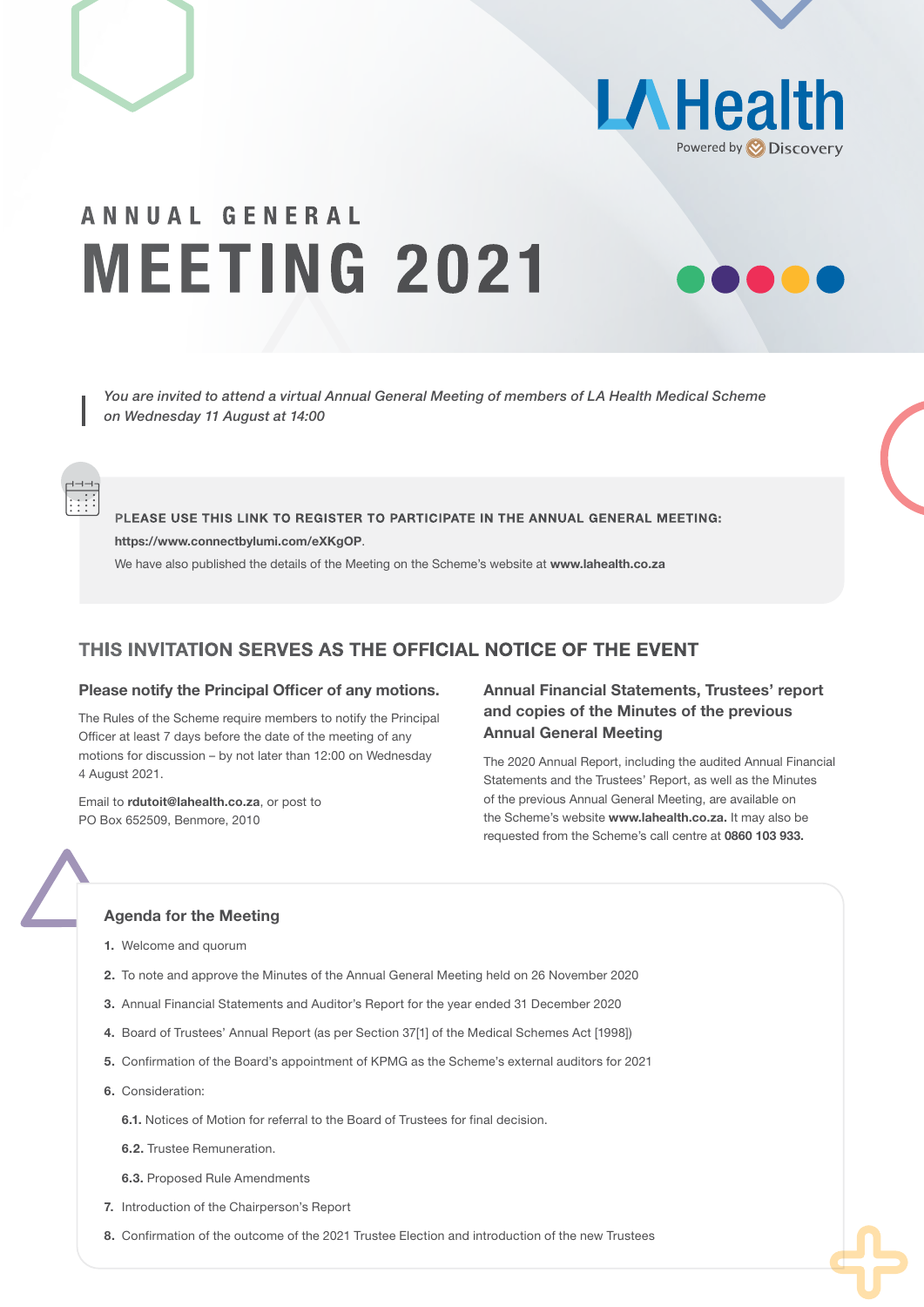# KEY FINANCIAL AND SERVICE METRICS

|                              | 2019           | 2020                       |
|------------------------------|----------------|----------------------------|
| Members' funds               | R1 806 238 136 | R <sub>2</sub> 397 265 544 |
| Solvency ratio               | 42.71%         | 49.10%                     |
| Gross contribution income    | R4 229 521 847 | R4 881 952 663             |
| Risk contribution income     | R3 403 469 859 | R3 918 483 585             |
| Accumulated funds per member | R21 553        | R <sub>26</sub> 923        |

| 2020                                                                     | <b>LA COMP</b>        | <b>LA CORE</b> | <b>LA ACTIVE</b>      | <b>LA FOCUS</b>       | <b>LA KEYPLUS</b>     | <b>TOTAL</b>          |
|--------------------------------------------------------------------------|-----------------------|----------------|-----------------------|-----------------------|-----------------------|-----------------------|
| Number of members at the end of the<br>accounting period                 | 1400                  | 4 104          | 57886                 | 18 635                | 7016                  | 89 041                |
| Average number of beneficiaries for the<br>accounting period             | 1861                  | 6 2 1 4        | 150 782               | 45 054                | 15 814                | 219725                |
| Average age per beneficiary                                              | 69.39                 | 66.24          | 28.39                 | 26.65                 | 27.69                 | 27.58                 |
| Pensioner ratio (beneficiaries 65 years<br>and older)                    | 69.26%                | 65.74%         | 3.18%                 | 1.34%                 | 1.07%                 | 5.59%                 |
| Average risk contribution per member<br>per month                        | R7 496.81             | R6 372.54      | R3 878.46             | R <sub>2</sub> 773.71 | R <sub>2</sub> 271.37 | R3 704.56             |
| Average relevant healthcare expenditure<br>per member per month          | R <sub>5</sub> 606.89 | R5 398.24      | R <sub>2</sub> 962.96 | R1 938.64             | R1 742.28             | R <sub>2</sub> 816.59 |
| Relevant healthcare expenditure as a<br>percentage of risk contributions | 74.8%                 | 84.7%          | 76.4%                 | 69.9%                 | 76.7%                 | 76.0%                 |
| Administration fee per member per<br>month                               | R332.86               | R332.86        | R332.86               | R332.86               | R <sub>166.46</sub>   | R316.18               |
| Non-healthcare expenditure as a<br>percentage of risk contributions      | 6.1%                  | 6.7%           | 11.9%                 | 16.3%                 | 11.4%                 | 11.8%                 |

# CHAIRPERSON'S REPORT

*During 2020 the Scheme was affected by the COVID-19 pandemic and resulting restrictions, which prevailed throughout 2020 and into 2021. South Africa is now in the grip of a 3rd wave of infections.* 

To ensure the Scheme will be able to hold an Annual General Meeting in 2021, the Board of Trustees registered appropriate Rule changes to hold the Meeting via a virtual platform.

We believe the virtual format of the Meeting will encourage attendance and we look forward to a very successful Annual General Meeting.

# **Trustees**

In February 2021 the Scheme initiated a Trustee election by calling for nominations to fill 8 positions on the Board. The election and the required Trustee Vetting processes have been concluded to ensure all persons elected are fit and proper to serve on the Board.

The results of the election will be confirmed at the Annual General Meeting and in communication to all members thereafter.

# Appointment of the Auditor

The Board or Trustees confirmed KPMG Inc. will, in terms of their current appointment, conduct the Scheme's audit for the financial year ending 31 December 2021.

# Risk management

Risk is defined as the possibility of an event materialising, which could have a negative impact on the achievement of the Scheme's strategic objectives.

The Board of Trustees has adopted a practical risk management approach to identify, assess and agree on risks and risk mitigation steps. Through this comprehensive process, the Board has identified a number of key risks and implemented mitigation measures to manage and control these risks.

Ultimately the Board of Trustees have to manage these risks with oversight being provided by the Audit and Risk Committee.

# The Scheme's financial performance

LA Health Medical Scheme experienced a good 2020 and the Scheme's financial performance was better than the budget.

This was brought about by lower than expected utilisation of healthcare services, mainly as a result of the COVID-19 lockdown restrictions. The impact was most severe in April and May 2020, when only emergency and COVID-related care were available in-hospital.

The Scheme is still experiencing lower than expected claims costs in 2021.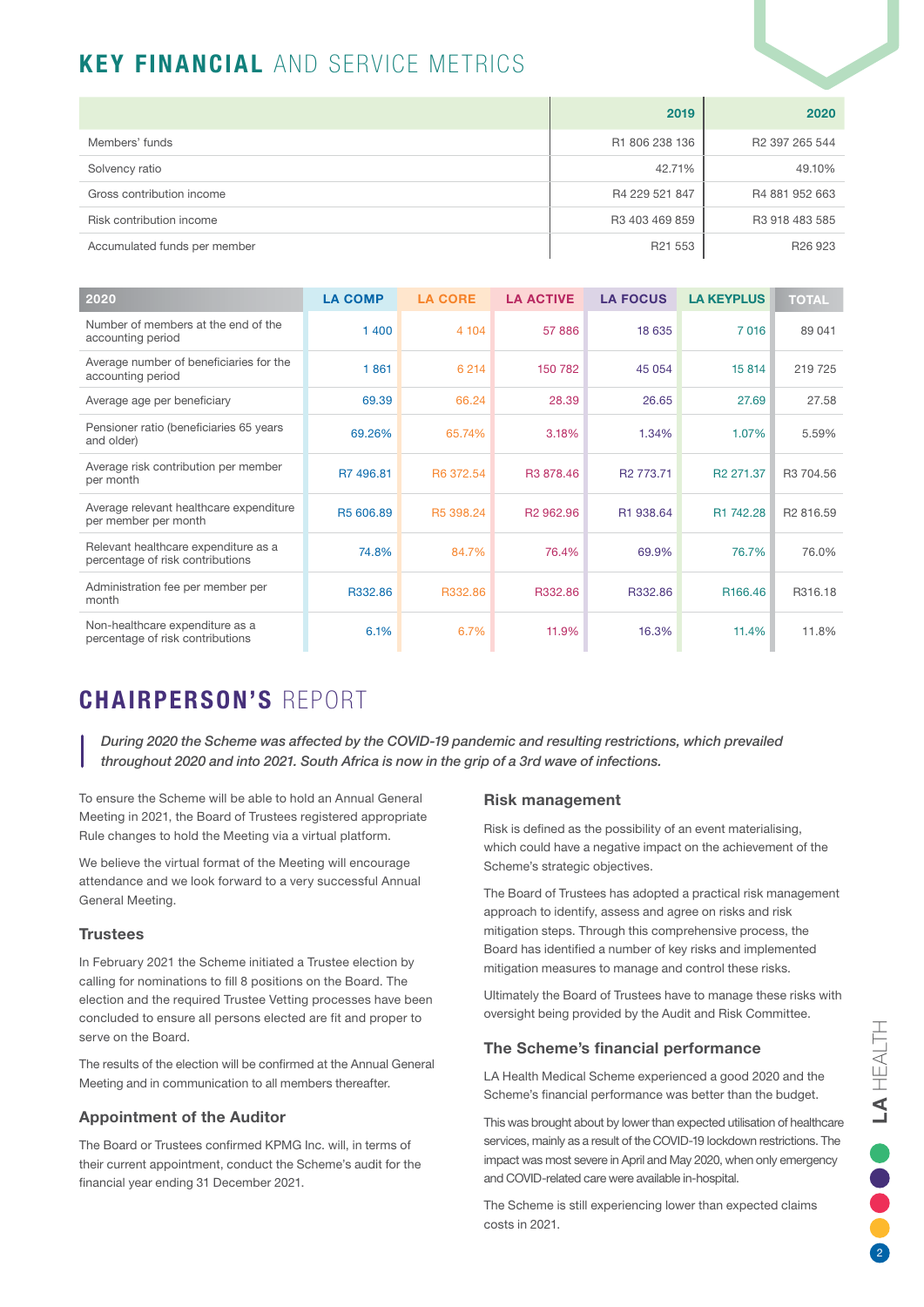### Financial performance overview

In 2020 the Scheme delivered well on most of its key metrics:

| <b>METRIC</b>                                      | 2020 VS 2019<br><b>ACTUALS</b> |                         | <b>CURRENT STATUS</b>                                                                                                                                                                                         |
|----------------------------------------------------|--------------------------------|-------------------------|---------------------------------------------------------------------------------------------------------------------------------------------------------------------------------------------------------------|
| Membership                                         | 5 238 members                  | $\blacktriangle$        | Membership increased from 83 803 in 2019 to 89 041 principal members at the end of 2020                                                                                                                       |
| Average age of<br>beneficiaries                    | $-1.79$ years                  | Л                       | The average age of the members improved to 27.58 years in December 2020 from 29.37<br>years in 2019. This is lower than the industry average of 32.5 (CMS:2019)                                               |
| Proportion of lives<br>over the age of 65          | 0.37%                          | $\blacktriangle$        | The pensioner ratio of 5.59% was marginally higher than the 5.22% in 2019 but still lower<br>than the industry average of 7.9% (CMS:2019)                                                                     |
| Reserve Ratio                                      | 6.39%                          | 个                       | The reserve ratio increased to 49.10% (R2.397bn) in 2020 vs 42.71% (R1.806bn) in 2019.<br>These reserves exceed the required 25% level. The increase is largely due to the low claims<br>experienced in 2020. |
| Accumulated funds<br>per member                    | R <sub>5</sub> 370             | $\blacktriangle$        | The accumulated funds per member increased to R26 923 at the end of 2020 from R21 553 in<br>2019                                                                                                              |
| Operating surplus<br>(before investment<br>income) | R319.5m                        | 个                       | The operating surplus was R473.5 at the end of 2020 vs R118.0m in 2019                                                                                                                                        |
| Investment income                                  | $-R5.7m$                       | $\overline{\mathbf{v}}$ | The investment income was lower: R116.1m in 2020 vs R121.8m in 2019 due to poor market<br>conditions in February and March 2020, at the outbreak of the COVID-19 pandemic.                                    |
| Claims ratio                                       | $-8.3\%$                       | J                       | The claims ratio decreased to 76.0% from 84.3% in 2019, and was better than the industry<br>average of 90.58% (CMS:2019)                                                                                      |
| Non-healthcare costs                               | 0.40%                          | J                       | Non-healthcare costs were lower at 11.8% at the end of the year vs 12.2% in 2019, which is<br>higher than the industry average of 8.87% (CMS:2019)                                                            |

# COVID-19 pandemic

During 2020, treatment and care for COVID-19 were included in the definition guidelines for Prescribed Minimum Benefits. These guidelines have been updated several times to set out requirements for the screening, diagnosis, treatment and care of individuals with suspected and confirmed COVID-19, as per World Health Organisation case definitions. The latest enhancements to the guidelines were made on 4 February 2021, and include guidelines for:

- the funding of COVID-19 vaccines;
- antigen testing for diagnosis of COVID-19;
- the funding of pulse oximeters, subject to clinical protocols; and
- clarification of the funding of positive PCR tests when the patient is not referred by a healthcare provider.

Due to the lockdown measures and the seriousness of the virus outbreak, people avoided healthcare facilities and delayed treatment during 2020. This behaviour caused the Scheme's claims experience to be lower than anticipated, with a savings of R501.2m on the expected claims expenditure for 2020.

It is however expected that members who postponed medical procedures during 2020, will still undergo these procedures and that the Scheme will have to use the savings achieved in 2020, to in future pay for these delayed procedures. The Trustees further expect substantial costs to be incurred during the second and third quarters of 2021, to pay for COVID-19 testing, treatment, care and the vaccines.

The Scheme is in a strong financial position with a reserve ratio of 49.1% and the costs for delayed medical procedures and COVID-19 will not negatively impact the Scheme's position as a going concern.

The COVID-19 pandemic impacted financial markets world-wide, specifically in February and March 2020, and also the investment income of the Fund.

Through its relationship with the Administrator, Discovery Health (Pty) Ltd, the Scheme continues to benefit from the work of an industry working group's input to the National Department of Health's vaccine access framework. This includes work on regulatory concerns, logistics of distribution and administration, clinical protocols and guidelines, information and record-keeping, funding options and central co-ordination and leadership.

After registration, LA Health members are able to be vaccinated at sites made available through the Discovery vaccine distribution process and from other private sector providers, subject to scheduling through the Department of Health's EVDS system.

In the 12-months since the outbreak of the pandemic in March 2020, the Scheme has paid COVID-19 related claims amounting to R283.6m. In that period 4.75% of the Scheme's beneficiaries tested positive for the virus.

It is with sadness that the Scheme notes the death of 480 beneficiaries as a result of COVID-19. The Trustees extend their heartfelt condolences to the affected families and also other members who may have been affected in these unprecedented times.

We urge all members and their families to continue to take all the necessary precautions to ensure the spread of the virus is contained and lives are protected. It remains important to adhere to safe distancing, wear a mask and sanitise, irrespective of whether you have already been vaccinated or not. And to vaccinate when you are given the opportunity to do so.

### Other industry issues

National Health Insurance: The Portfolio Committee of Health has heard over 50 oral submissions on the NHI Bill, about 42% of total oral submissions. Almost all stakeholders suggest that some elements of the Bill should be revised – mostly with respect to governance, the role of medical schemes and what implementation will actually entail. Provider associations are concerned about the lack of clarity on covered services, the proposed contracting models and provider capacity in the country.

Discovery Health (Pty) Ltd represents the Scheme's interests and awaits its invitation to appear before the Portfolio Committee and has participated in preparation of the presentations for BUSA and HFA.

Section 59 Inquiry: During May 2019, allegations of racial bias and discrimination in the management of fraud, waste and billing abuse (FWA) were made by groups of Black African, Indian and Coloured healthcare professionals by Medical Schemes and their Administrators. Then Minister of Health, Dr. Aaron Motsoaledi, instructed the Council for Medical Schemes (CMS) to investigate these allegations, and an independent Investigation Panel was convened to carry out the investigations and to act as an advisory panel to the CMS and the Minister of Health. An interim report was released and comments were made by stakeholders in the industry.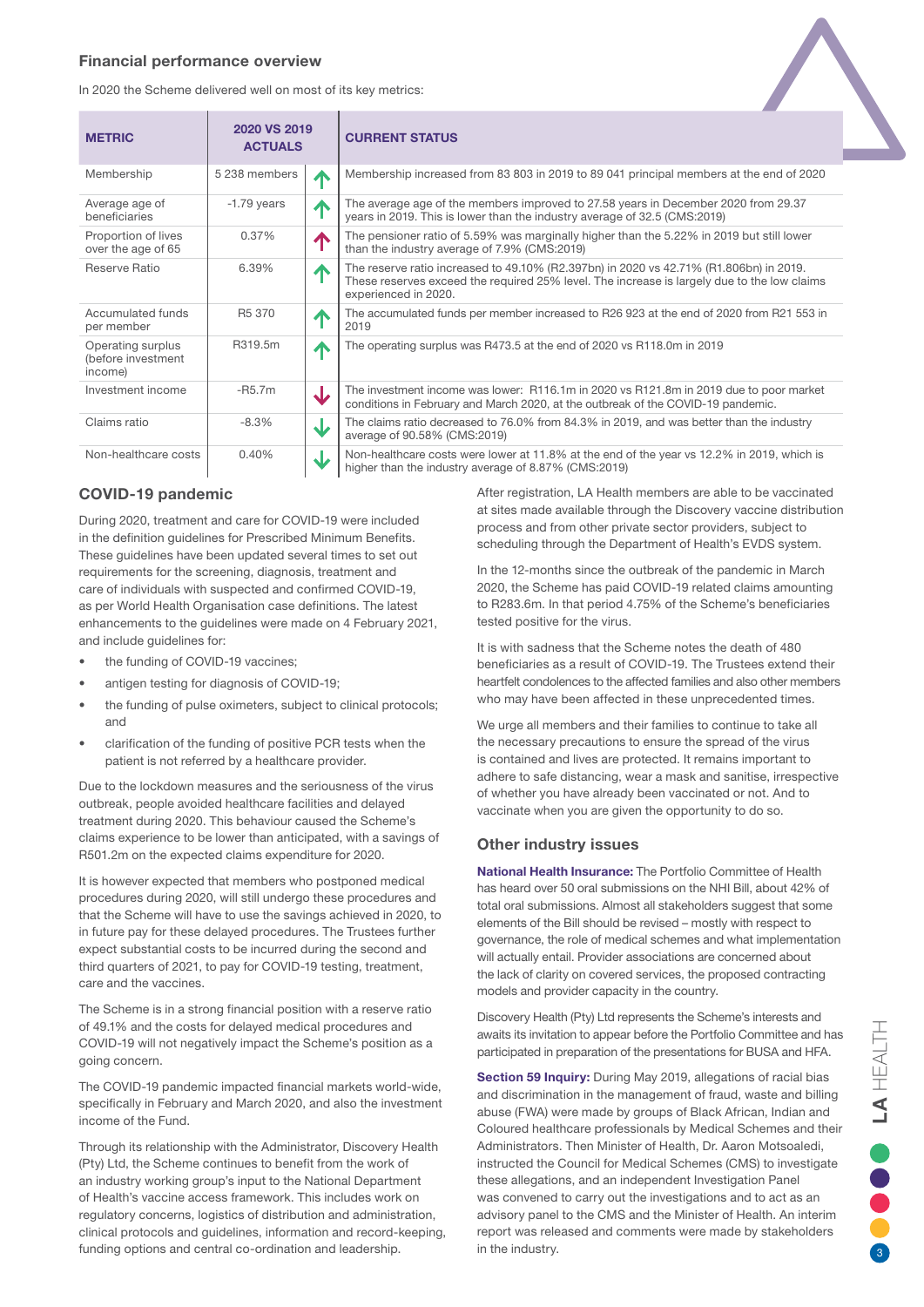At the time of compiling this Report, the final Section 59 Report has not been published.

Depending on the outcomes in the Report, the Scheme will take the necessary steps to ensure fairness in the processes deployed to manage fraud, waste and abuse, should any be necessary.

#### Protection of Personal Information Act (POPIA): The

Information Regulator has published several guidelines and Regulations for the implementation of the Protection of Personal Information Act (POPIA) in July 2021. This will assist the medical scheme industry to draft its own Code of Conduct under the leadership of the Council for Medical Schemes.

Mr. André de Koker, the Principal Officer, has been appointed as the Scheme's Information Officer and the Administrator has implemented secure communication processes, whereby communication sent to members that contain personal and health information, can only be accessed through the member's own unique PIN. In addition, only third party persons to whom a member or a beneficiary has formally given consent, will in future be able to obtain information, or deal with the Scheme on their behalf.

# **Summary**

The threats to our members' health and the financial burdens brought about by the COVID-19 pandemic has gripped the attention of the Board of Trustees and have kept us focused on ensuring our members' healthcare funding needs can be met over a broad spectrum, including those related to the global pandemic.

Whilst we are keeping a close eye on the Scheme's financial performance, the Trustees are comfortable that the Scheme continues to be sustainable, offering excellent value. Our focus is on ensuring peace of mind to our members for appropriate major medical expenses, at affordable contribution rates.

We thank you for your support to the Scheme and the Trustees in 2020 and now.



Gawie Beukman

**Chairperson** 

# HIGHLIGHTS OF LA HEALTH MEDICAL SCHEME'S FINANCIAL RESULTS FOR 2020

#### STATEMENT OF FINANCIAL POSITION AT 31 DECEMBER 2020

|                                     | 2019          | 2020          |
|-------------------------------------|---------------|---------------|
|                                     | R             | R             |
| <b>ASSETS</b>                       |               |               |
| Non-current assets                  | 5 317 829     | 5 254 633     |
| Property and equipment              | 5 317 829     | 5 254 633     |
| Current assets                      | 2 350 726 087 | 3 104 370 026 |
| Trade and other receivables         | 199 301 085   | 105 571 339   |
| Held-to-maturity investments        | 729 000 000   | 706 500 000   |
| Scheme funds                        | 504 000 000   | 504 000 000   |
| Medical savings account trust funds | 225 000 000   | 202 500 000   |
| Cash and cash equivalents           | 1 422 425 002 | 2 292 298 687 |
| Scheme funds                        | 1 302 391 660 | 2 044 342 395 |
| Medical savings account trust funds | 120 033 342   | 247 956 292   |
| <b>Total assets</b>                 | 2 356 043 916 | 3 109 624 659 |

#### FUNDS AND LIABILITIES

| Members' funds                               | 1806238136    | 2 397 265 544 |
|----------------------------------------------|---------------|---------------|
| Accumulated funds                            | 1806 238 136  | 2 397 265 544 |
| Non-current liability                        | 3 102 000     | 2 246 000     |
| Post-retirement healthcare funding liability | 3 102 000     | 2 246 000     |
| <b>Current liabilities</b>                   | 546 703 780   | 710 113 115   |
| Outstanding risk claims provision            | 104 591 348   | 133 350 000   |
| Medical savings account trust liability      | 360 545 976   | 460 579 945   |
| Trade and other payables                     | 81 566 456    | 116 183 170   |
| <b>Total funds and liabilities</b>           | 2 356 043 916 | 3 109 624 659 |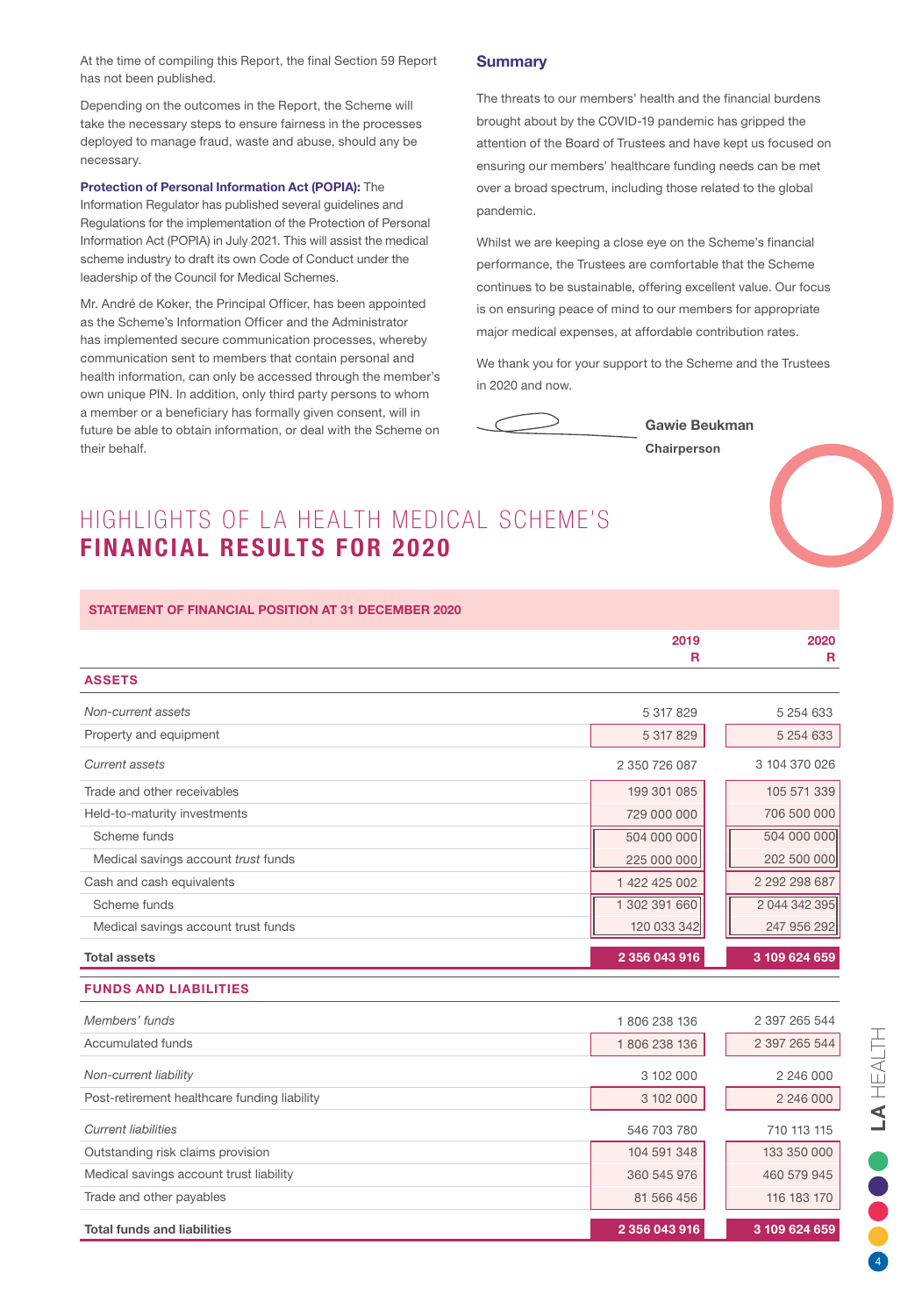| <b>STATEMENT OF COMPREHENSIVE INCOME</b>                       |                 |                 |
|----------------------------------------------------------------|-----------------|-----------------|
| for the year ended 31 December 2020                            |                 |                 |
|                                                                | 2019            | 2020            |
|                                                                | R               | R               |
| <b>RISK CONTRIBUTION INCOME</b>                                | 3 403 469 859   | 3918483585      |
| <b>RELEVANT HEALTHCARE EXPENDITURE</b>                         | (2 870 294 827) | (2 979 235 514) |
| Net claims incurred                                            | (2 789 308 687) | (2886799460)    |
| Risk claims incurred                                           | (2800557685)    | (2 907 070 814) |
| Third party claims recoveries                                  | 11 248 998      | 20 271 354      |
| Net expense on risk transfer arrangements                      | (2827418)       | (4894423)       |
| Risk transfer arrangement fees/premiums paid                   | (23 563 247)    | (25048093)      |
| Recoveries from risk transfer arrangements                     | 20 735 829      | 20 153 670      |
| Managed care: management services                              | (78158722)      | (87541631)      |
| <b>GROSS HEALTHCARE RESULTS</b>                                | 533 175 032     | 939 248 071     |
| <b>Broker services fees</b>                                    | (86 598 026)    | (98954357)      |
| <b>Administration fees</b>                                     | (300 343 261)   | (337 834 753)   |
| Sundry expenses                                                | (18503811)      | (18273335)      |
| Impairment losses on healthcare receivables                    | (9729757)       | (10628907)      |
| Net healthcare results                                         | 118 000 177     | 473 556 719     |
| <b>OTHER INCOME</b>                                            | 146 504 527     | 140 503 868     |
| Investment income                                              | 146 502 296     | 140 322 137     |
| Scheme                                                         | 121 829 467     | 116 166 958     |
| Return on Medical Savings Account trust monies invested        | 24 672 829      | 24 155 179      |
| Sundry income                                                  | (2 231)         | 181 731         |
| <b>OTHER EXPENDITURE</b>                                       | (24672829)      | (24 155 179)    |
| Interest paid on medical savings accounts                      | (24672829)      | (24 155 179)    |
| <b>NET SURPLUS FOR THE YEAR</b>                                | 239 831 875     | 589 905 408     |
| <b>OTHER COMPREHENSIVE INCOME</b>                              | 1 147 000       | 1 122 000       |
| Actuarial gain on post-retirement healthcare funding liability | 1 147 000       | 1 122 000       |
| Total comprehensive income for the year                        | 240 978 875     | 591 027 408     |

# STATEMENT OF CHANGES IN FUNDS AND RESERVES

| <b>Balance at 31 December</b>                                  | 1806 238 136  | 2 397 265 544 |
|----------------------------------------------------------------|---------------|---------------|
| <b>NET SURPLUS FOR THE YEAR</b>                                | 239 831 875   | 589 905 408   |
| Actuarial gain on post retirement healthcare funding liability | 1 147 000     | 1 122 000     |
| <b>CHANGES IN FUNDS AND RESERVES</b>                           | 1 147 000     | 1 122 000     |
| <b>BALANCE AT 1 JANUARY</b>                                    | 1 565 259 261 | 1806238136    |
|                                                                | funds         | funds         |
|                                                                | Accumulated   | Accumulated   |
|                                                                | R             | R             |
|                                                                | 2019          | 2020          |
| for the year ended 31 December 2020                            |               |               |

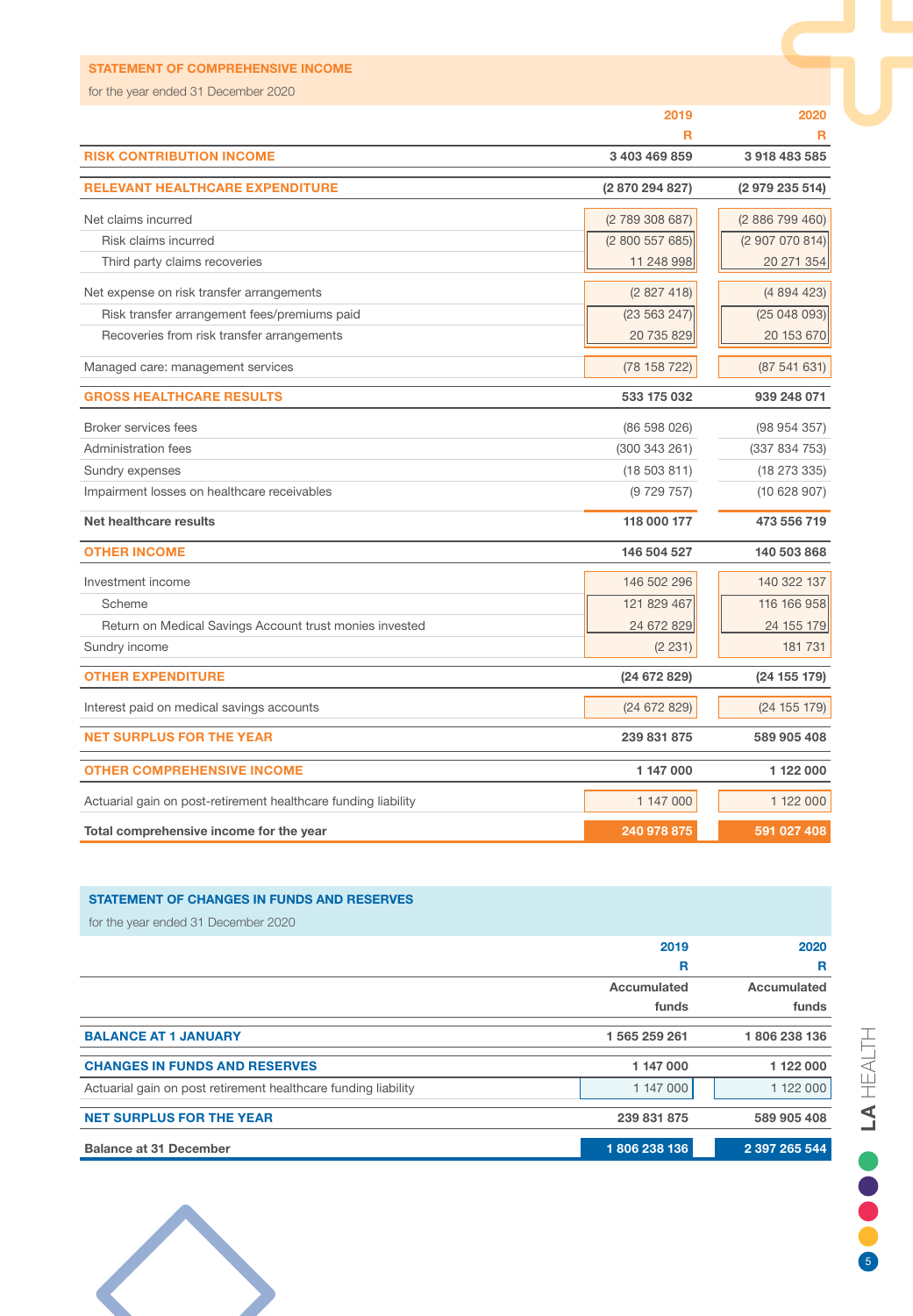# STATEMENT OF CASHFLOWS

for the year ended 31 December 2020

| TOT THE YOUR CHUCU OF DOCUTING ZUZU                       |               |               |
|-----------------------------------------------------------|---------------|---------------|
|                                                           | 2019          | 2020          |
|                                                           | R             | R             |
| <b>CASH FLOWS FROM OPERATING ACTIVITIES</b>               |               |               |
| Cash flows from operations before working capital changes | 118 330 604   | 474 067 646   |
| Working capital changes                                   |               |               |
| (Increase)/Decrease in trade and other receivables        | (39 561 862)  | 83 419 114    |
| Increase in medical savings account trust liability       | 58 217 519    | 100 033 969   |
| Increase in outstanding claims provision<br>٠             | 13 091 348    | 28 758 652    |
| (Decrease)/Increase in trade and other payables           | (7897734)     | 34 616 714    |
| Net cash flows from operating activities                  | 142 179 875   | 720 896 095   |
| <b>CASH FLOWS FROM INVESTING ACTIVITIES</b>               |               |               |
| (Additions)/Disposals to held-to-maturity investments     |               |               |
| Medical Savings Account trust funds                       | (60 000 000)  | 22 500 000    |
| Interest income                                           |               |               |
| Scheme                                                    | 121 829 467   | 126 477 590   |
| Return on medical savings account trust monies invested   | 24 672 829    | 24 155 179    |
| Interest paid                                             | (24672829)    | (24 155 179)  |
| Net cash flows from investing activities                  | 61 829 467    | 148 977 590   |
| Net increase in cash and cash equivalents                 | 204 009 342   | 869 873 685   |
| Cash and cash equivalents at beginning of year            | 1 218 415 660 | 1 422 425 002 |
| Cash and cash equivalents at end of year                  | 1 422 425 002 | 2 292 298 687 |
| <b>Scheme funds</b>                                       | 1 302 391 660 | 2 044 342 395 |
| Medical savings account trust funds                       | 120 033 342   | 247 956 292   |

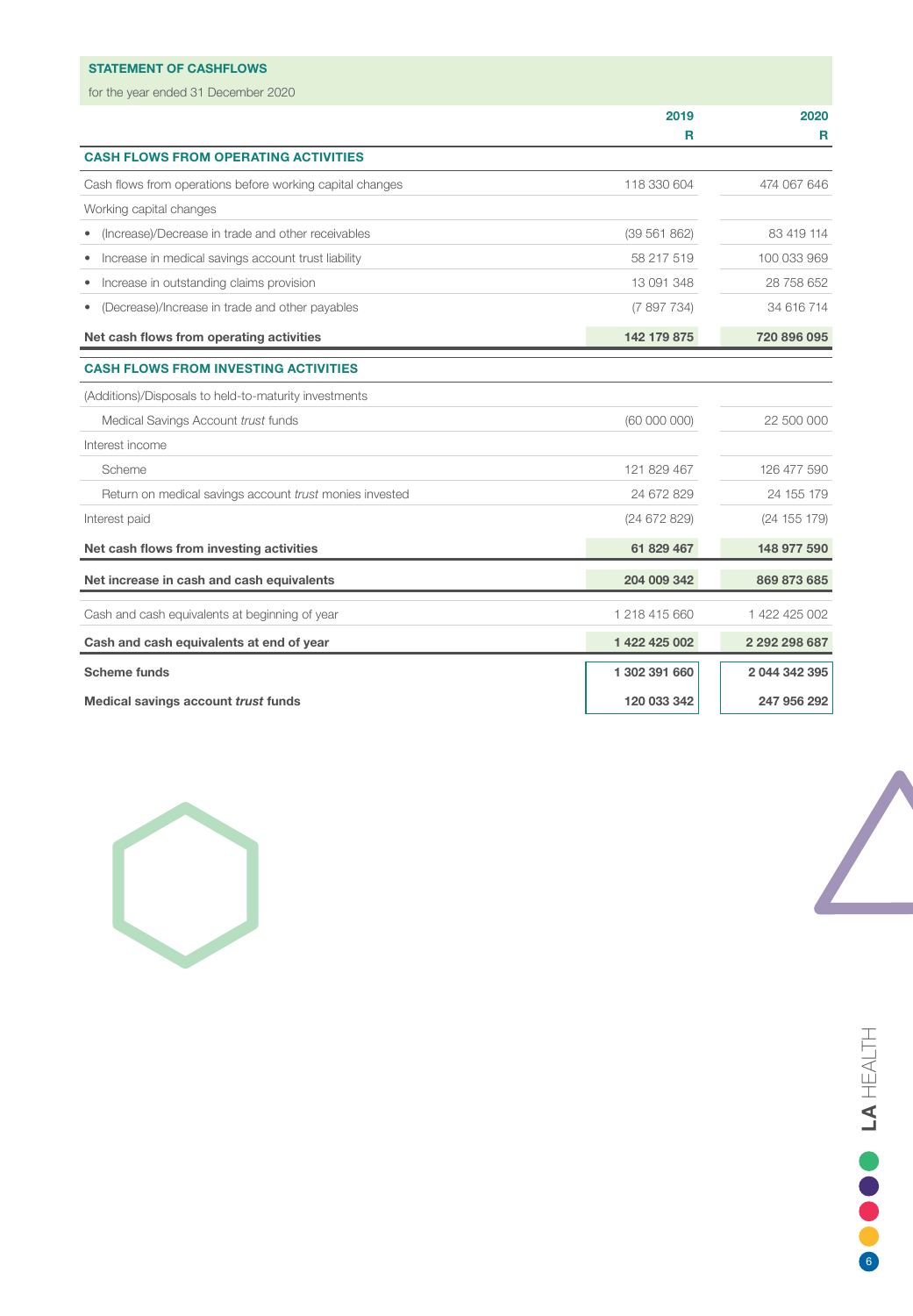| <b>NOTES TO THE FINANCIAL STATEMENTS</b> |      |      |
|------------------------------------------|------|------|
| for the year ended 31 December 2020      |      |      |
|                                          | 2019 | 2020 |
|                                          | R    |      |
|                                          |      |      |

Cash and cash equivalents SCHEME FUNDS

| Current accounts                       | 149 969 012   | 278 499 767   |
|----------------------------------------|---------------|---------------|
| Money market instruments               | 1 152 422 648 | 1 765 842 628 |
| Total current, call and fixed accounts | 1 302 391 660 | 2 044 342 395 |

The weighted average effective interest rate on cash and cash equivalents was 4.14% (2019 – 7.29%). These short term funds have an average maturity of 1 day (2019 – 1 day).

At 31 December 2020, the carrying amounts of cash and cash equivalents approximate their fair values due to the short term maturities of these assets.

| <b>MEDICAL SAVINGS ACCOUNT TRUST FUNDS</b>                |             |             |
|-----------------------------------------------------------|-------------|-------------|
| Current account                                           | 19260       | 20 605      |
| Money market instruments                                  | 120 014 082 | 247 935 687 |
| <b>Total Medical Savings Account trust funds invested</b> | 120 033 342 | 247 956 292 |

The weighted average effective interest rate on the Medical Savings Account funds was 4.05% (2019 – 7.64%). These short term deposits have an average maturity of 1 day (2019 – 1 day).

At 31 December 2020, the carrying amounts of the Medical Savings Account trust funds approximate their fair values due to the short-term maturities of these assets.

| Total cash and cash equivalents                                           | 1422425002    | 2 292 298 687 |
|---------------------------------------------------------------------------|---------------|---------------|
|                                                                           |               |               |
| <b>MEDICAL SAVINGS ACCOUNT TRUST LIABILITY</b>                            |               |               |
| Balance on Medical Savings Account liability at the beginning of the year | 302 328 457   | 360 545 976   |
| Add:                                                                      |               |               |
| Medical Savings Account contributions received for the current year       | 826 051 988   | 963 469 078   |
| Transfers received from other medical schemes                             | 860 092       | 699 442       |
| Interest earned on Medical Savings Account trust funds                    | 24 672 829    | 24 155 179    |
| Less:                                                                     |               |               |
| Claims paid to or on behalf of members                                    | (779 456 987) | (871 312 584) |
| Refunds on death or resignation                                           | (13910403)    | (16977146)    |
| Balance on Medical Savings Account liability at the end of the year       | 360 545 976   | 460 579 945   |

In accordance with the Rules of the Scheme, the Medical Savings Account is underwritten by the Scheme.

Medical Savings Accounts contain a demand feature. In terms of Regulation 10 of the Act, any credit balance on a member's Medical Savings Account must be taken as a cash benefit when the member terminates his or her membership of the Scheme or benefit option, and enrolls in another benefit option, or medical scheme without a Medical Savings Account, or does not enroll in another medical scheme.

| Estimated claims to be paid out of members' Medical Savings Accounts | 6 346 095 | 7947431 |
|----------------------------------------------------------------------|-----------|---------|
| in respect of claims incurred in 2020 but not reported:              |           |         |

Actual interest earned, net of related expenses, is paid on Medical Savings Account. Investment of Medical Savings Account *trust* monies managed by the Scheme on behalf of its members has been separately disclosed in the Financial Statements.

The mismatch between the Medical Savings Account *trust* liability and the Medical Savings Account trust funds relate to timing differences. These differences are cleared after year-end.

At 31 December 2020, the carrying amount of the Medical Savings Account *trust* liability approximates its fair value, since it is payable on demand. These amounts were not discounted to present values due to their demand feature.